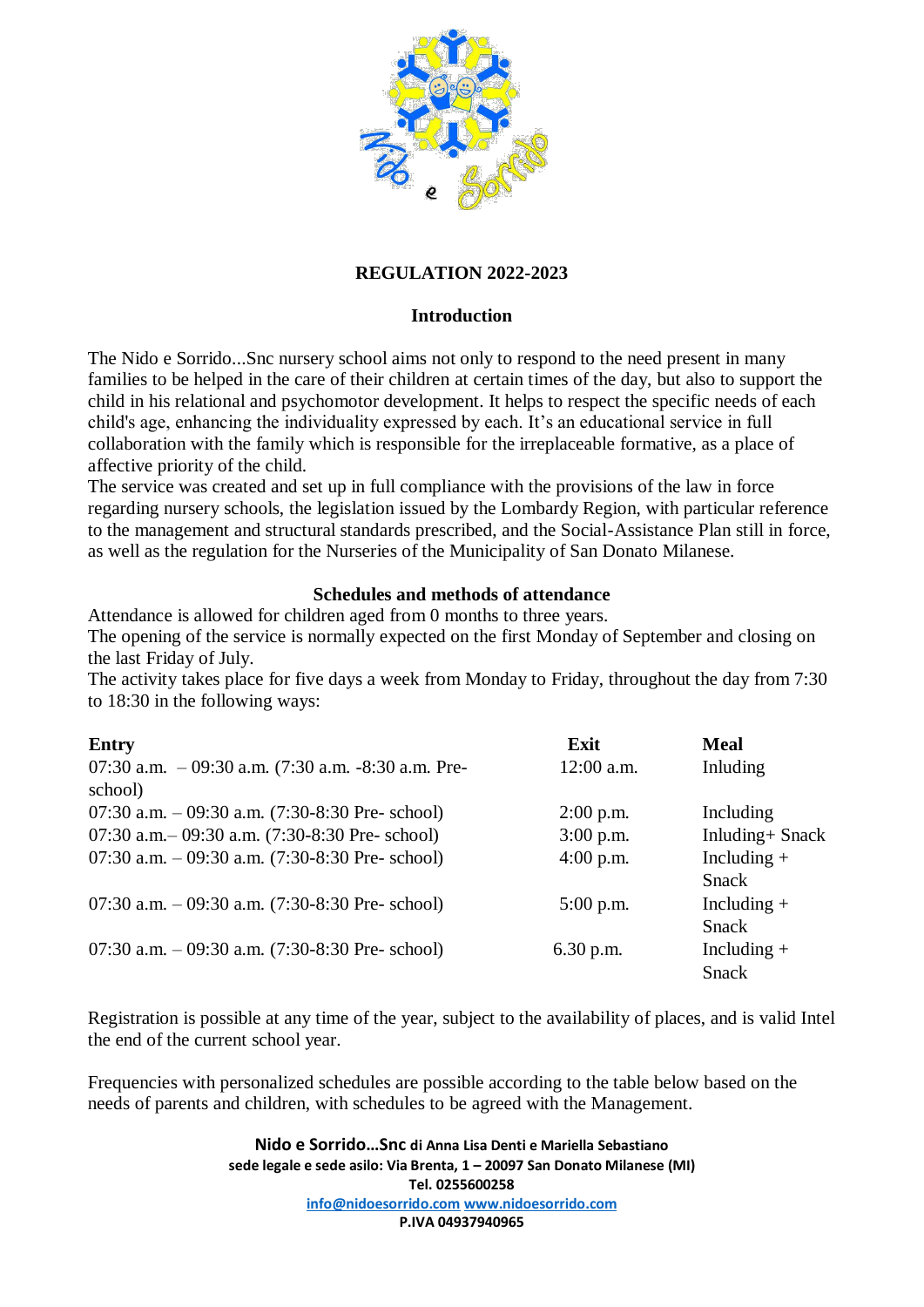

## **Costs and Cares of payment**

At the time of registration, by paying the fee of  $\epsilon$  250.00, the relevant form will be filled in which guarantees the place for the whole school year. This fee will not be refunded in case of withdrawal or non-attendance of the child.

| Entry                     | Exit         | Euro   |
|---------------------------|--------------|--------|
| 07:30 a.m. $-$ 09:30 a.m. | $12:00$ a.m. | 404,00 |
| 07:30 a.m. $-$ 09:30 a.m. | $2:00$ p.m.  | 519,00 |
| 07:30 a.m. $-$ 09:30 a.m. | $3:00$ p.m.  | 577,00 |
| 07:30 a.m. $-$ 09:30 a.m. | $4:00$ p.m.  | 635,00 |
| 07:30 a.m. $-$ 09:30 a.m. | $5:00$ p.m.  | 681,00 |
| 07:30 a.m. $-$ 09:30 a.m. | $6.30$ p.m.  | 750,00 |

The fees indicated above are monthly and the payment must be made in advance by the 4th of each month.

- The fees include:
- Diapers (**PAMPERS**)
- Insurance coverage
- Pediatric assistance (**DOCTOR PAOLO MACCHERONI**)
- Material for didactic activities

The meal voucher of  $\epsilon$  6.00 per day is excluded from the fee and includes:

- The mid-morning snack
- The lunch
- The mid-afternoon snack

The early withdrawal, that is to say before the end of the year, must be communicated to the management, at least one month before: in any case, the fee for the thirty days following the communication must be paid in full.

Any agreements for employees cannot be combined with current promotions.

Agreements with companies, as employees, must be demonstrated with a badge or declaration of the company itself.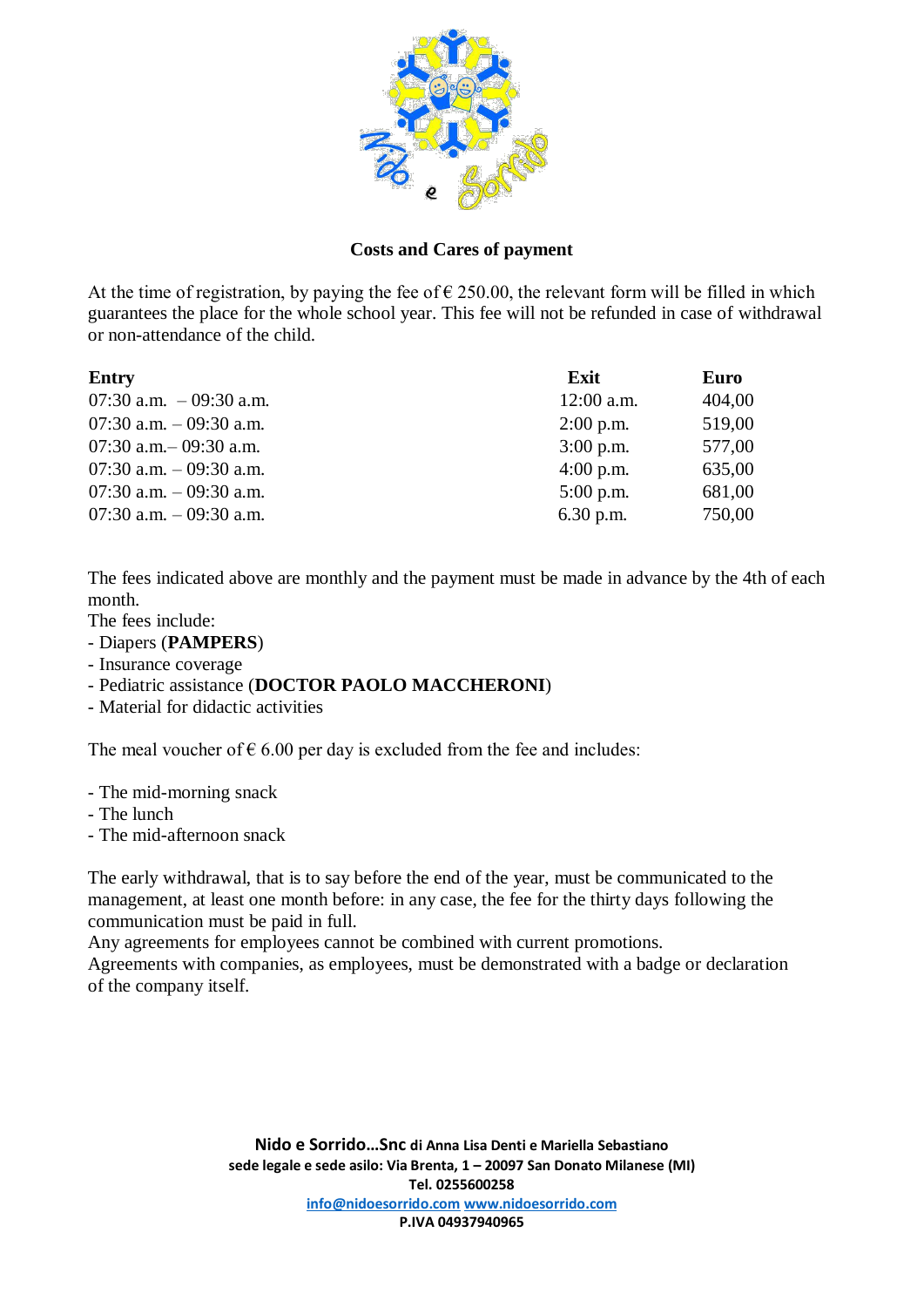

## **Applications**

There is a period of applications with the child, with methods and times to be agreed from time to time with the educators together with the family, respecting the child's time, with an average duration of 15 days.

The following documents will be requested at the interview preceding the insertion:

- Vaccination certificates

- Updated medical certificate of any food intolerances and allergies - A passport photo

- The management asks for a possible written proxy, in the event that the child goes out with third parties other than the parents or whoever takes their place. A form to fill out is available at the secretariat. Persons authorized by their parents must in any case be adults with a copy of their identity document.

## **Absences and ailments**

We kindly ask you to notify us by 09:30 in case of the child's absence with a simple one phone call. Without this communication, payment of the meal voucher will be mandatory.

#### **School calendar**

In the school year 2022/2023 the kindergarten service will start on Tuesday 1 September and will end on Friday 4 August and will be suspended on the following days:

- 1 November
- 7, 8 and 9 December Immaculate Conception
- 23, 24, 25, 26 December Christmas
- 6 January Epiphany
- 9, 10 April Easter and Easter Monday
- 24 and 25 April Liberation
- 1 May Happy Work Day
- 2 June Republic Day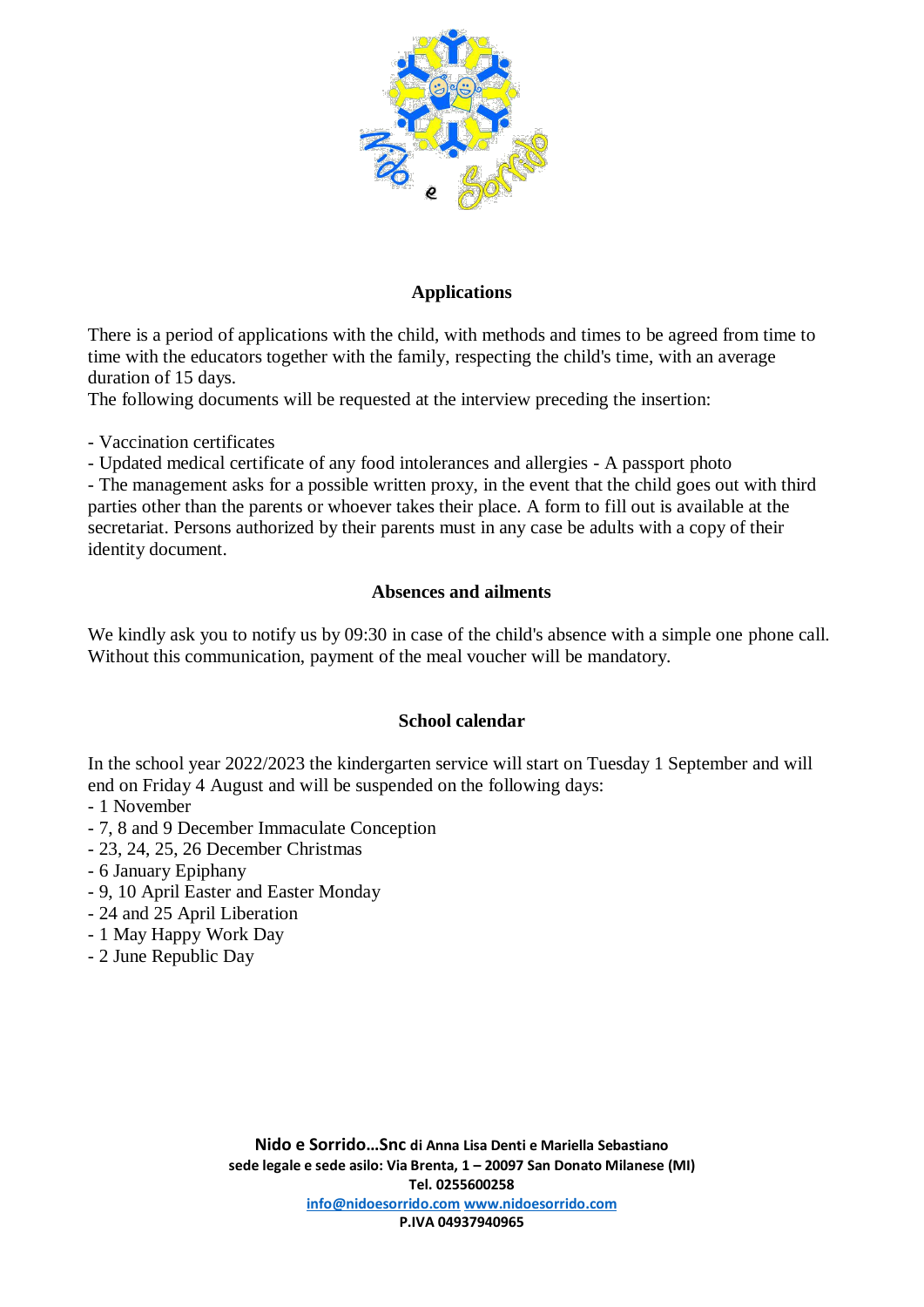

## **Health care**

The activity carried out by medical staff falls within the scope of pediatrics and consists mainly of health promotion with health and hygiene surveillance and health education for children and parents included in the community. Therefore, the person responsible for the child's health is the primary pediatrician or the attending physician. The Nido e Sorrido kindergarten is equipped with a small first aid station with medicines and necessary equipment. For any major interventions, the nearest National Health Service (First Aid) must be used, after agreement with the families and the Nursery Pediatrician.

During their stay in kindergarten, educators can administer drugs and antipyretics with the written consent of the parents and a medical prescription.

It will be our pleasure to immediately notify one of the parents (or whoever takes their place) in the event of the child being indisposed.

They will remove the child from the nursery if they find a symptomatology that is presumed harmful to the child and / or to the community, in compliance with current legislation (art. 42 of Presidential Decree 1518/67 and Circular No. 4/98 Ministry of Health " prophylaxis for public health needs "and communication from the Prevention Department 1023/99) for which the child suspected of or suffering from an infectious disease - transmissible parasitosis, must be removed from school.

- purulent conjunctivitis (red conjunctiva with discharge; red and sticky eyelids upon awakening; pain and redness of the surrounding skin)

- diarrhea (3 or more discharges with an increase in the watery component and / or decreased consistency, which cannot be contained in the diaper).

- Diffuse skin spots.

- Fever above 38 ° C (if rectal consider 38.5 ° C).

- Both intestinal and cutaneous parasitosis (presence of worms in the stool and / or pediculosis). - Aphthous stomatitis and Herpes

- Vomiting (two or more episodes)

In any case, any pathological symptom presented by the child will be reported to the parent so that he can take appropriate measures.